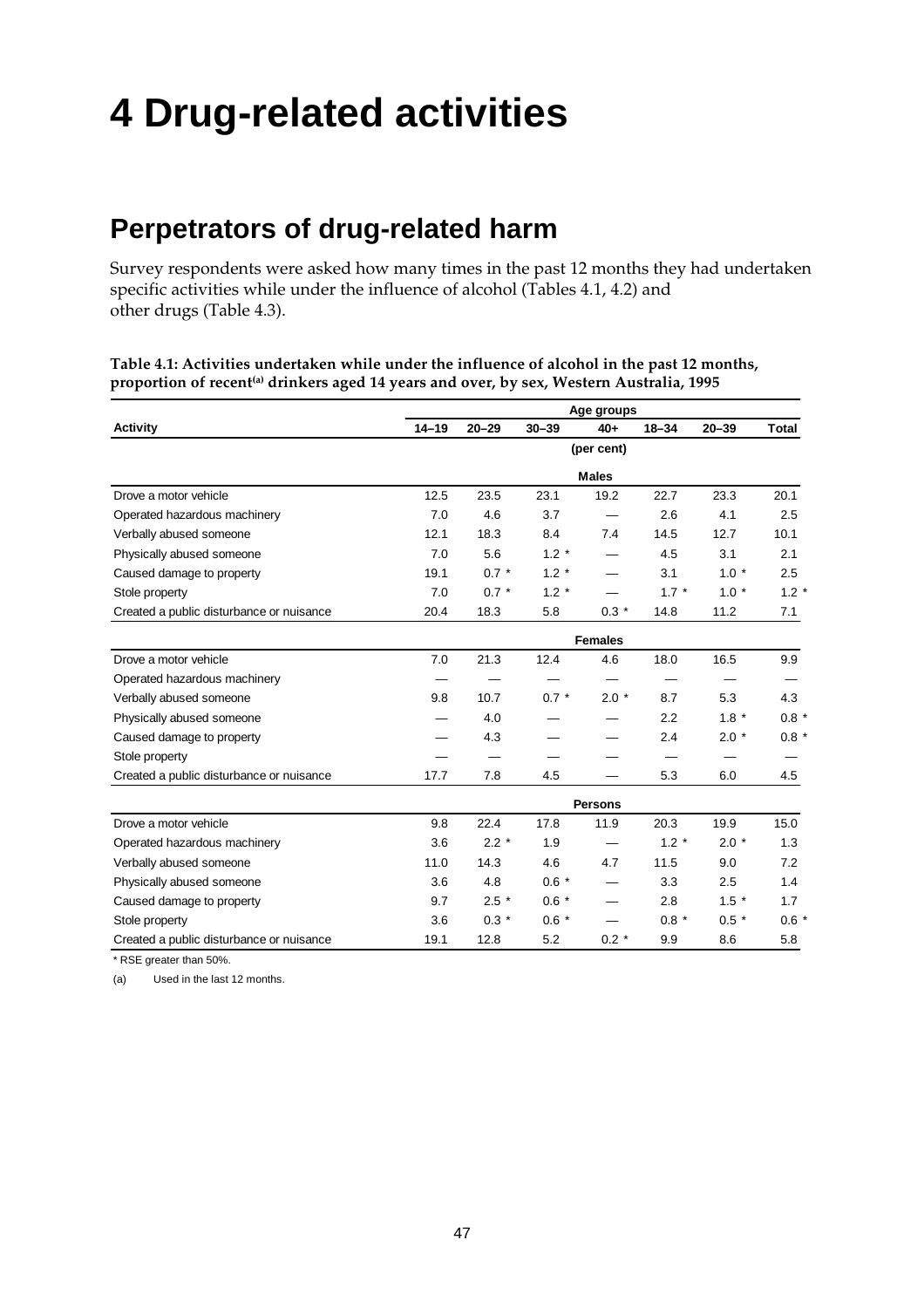|                                          | Age groups |           |           |                          |           |           |          |  |  |  |
|------------------------------------------|------------|-----------|-----------|--------------------------|-----------|-----------|----------|--|--|--|
| <b>Activity</b>                          | $14 - 19$  | $20 - 29$ | $30 - 39$ | $40+$                    | $18 - 34$ | $20 - 39$ | All ages |  |  |  |
|                                          |            |           |           | (per cent)               |           |           |          |  |  |  |
|                                          |            |           |           | <b>Males</b>             |           |           |          |  |  |  |
| Drove a motor vehicle                    | 11.6       | 37.6      | 36.3      | 29.8                     | 32.9      | 36.9      | 30.6     |  |  |  |
| Operated hazardous machinery             |            | $1.9 *$   | $0.5 *$   |                          | $1.5 *$   | $1.2 *$   | $0.5 *$  |  |  |  |
| Verbally abused someone                  | 21.3       | 39.6      | 11.7      | 13.0                     | 30.8      | 25.7      | 19.3     |  |  |  |
| Physically abused someone                | 14.0       | 6.0       | 3.3       | $2.4 *$                  | 5.6       | 4.7       | 4.7      |  |  |  |
| Caused damage to property                | 13.9       | 7.2       | 4.3       |                          | 5.7       | 5.8       | 4.1      |  |  |  |
| Stole property                           | 9.4        | $1.2 *$   |           |                          | $0.8 *$   | $0.6 *$   | $1.4 *$  |  |  |  |
| Created a public disturbance or nuisance | 15.6       | 4.7       | 6.6       |                          | 6.8       | 5.6       | 4.2      |  |  |  |
|                                          |            |           |           | <b>Females</b>           |           |           |          |  |  |  |
| Drove a motor vehicle                    | 12.8       | 40.7      | 21.8      | 6.7                      | 31.4      | 31.2      | 17.5     |  |  |  |
| Operated hazardous machinery             |            | $3.6*$    | $0.3 *$   |                          | 2.1       | $1.9 *$   | $0.8 *$  |  |  |  |
| Verbally abused someone                  | 25.9       | 14.0      | 7.0       | 3.2                      | 15.8      | 10.5      | 8.7      |  |  |  |
| Physically abused someone                | 3.5        | $0.4 *$   | $0.6 *$   |                          | $1.1 *$   | $0.5 *$   | $0.6*$   |  |  |  |
| Caused damage to property                | 3.1        | $1.4 *$   |           |                          | $1.2 *$   | $0.7 *$   | $0.6 *$  |  |  |  |
| Stole property                           | $1.6*$     |           |           |                          | $0.3 *$   |           | $0.2 *$  |  |  |  |
| Created a public disturbance or nuisance | 10.3       | 5.6       | $0.4 *$   |                          | 5.5       | 3.0       | 2.4      |  |  |  |
|                                          |            |           |           | <b>Persons</b>           |           |           |          |  |  |  |
| Drove a motor vehicle                    | 12.2       | 39.1      | 29.1      | 18.2                     | 32.1      | 34.1      | 24.1     |  |  |  |
| Operated hazardous machinery             |            | $2.7 *$   | $0.4 *$   | $\overline{\phantom{0}}$ | $1.8 *$   | $1.6*$    | $0.7 *$  |  |  |  |
| Verbally abused someone                  | 23.5       | 26.9      | 9.4       | 8.0                      | 23.2      | 18.1      | 14.0     |  |  |  |
| Physically abused someone                | 8.9        | $3.2*$    | $2.0*$    | $1.2 *$                  | 3.4       | 2.6       | 2.7      |  |  |  |
| Caused damage to property                | 8.7        | 4.3       | 2.2       |                          | 3.4       | 3.2       | $2.4\,$  |  |  |  |
| Stole property                           | 5.6        | $0.6 *$   |           |                          | $0.5 *$   | $0.3 *$   | $0.8 *$  |  |  |  |
| Created a public disturbance or nuisance | 13.0       | 5.2       | 3.5       |                          | 6.1       | 4.3       | 3.3      |  |  |  |

**Table 4.2: Activities undertaken while under the influence of alcohol in the past 12 months,** proportion of recent<sup>(a)</sup> drinkers aged 14 years and over, by sex, Western Australia, 1998

RSE greater than 50%.

(a) Used in the last 12 months.

## **Alcohol-related activities**

- In 1995, the most common activity undertaken by West Australian persons while under the influence of alcohol was to **drive a motor vehicle** (15% of recent drinkers).
- In 1995, West Australian males (20%) were twice as likely to have driven a motor vehicle in the last 12 months whilst under the influence of alcohol as females (10%).
- Between 1995 and 1998, the proportion of the Western Australian population aged 14 years or older who **drove a motor vehicle while under the influence of alcohol** increased from 15% to 24%. In 1998, males (31%) were more likely than females (18%) to drive while under the influence.
- The proportion of persons that **verbally abused someone** while under the influence of alcohol doubled from 7% in 1995 to 14% in 1998. Males (19%) in 1998 were more than twice as likely as females (9%) to verbally abuse someone while under the influence of alcohol.
- The proportion of the population that **physically abused someone** while under the influence of alcohol appears to have increased from 1.4% in 1995 to 2.7% in 1998.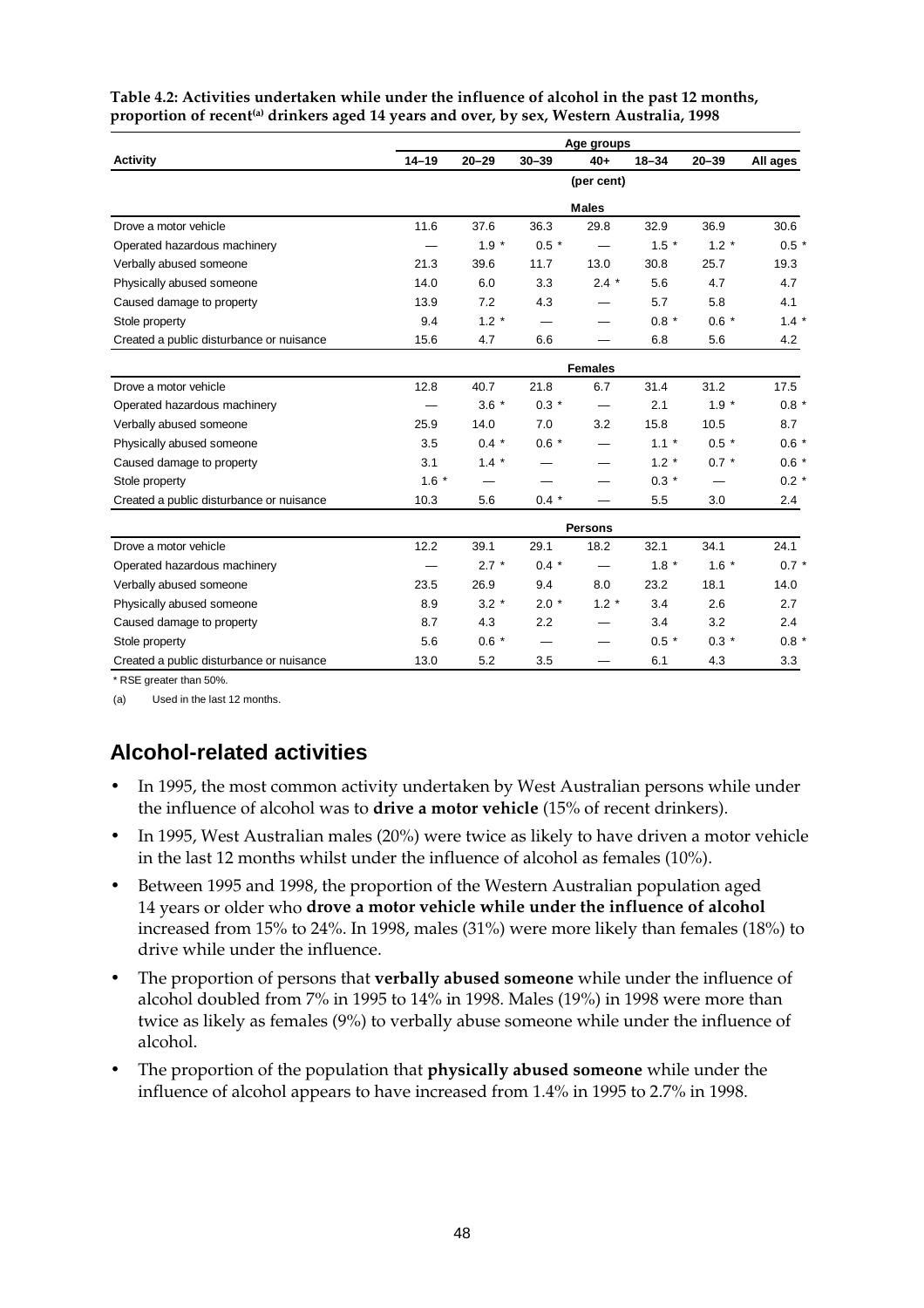### **Drugs other than alcohol**

Relative to the rates of alcohol-related activities, the prevalence of behaviours while under the influence of drugs other than alcohol were much lower (Table 4.3).

|                                          | Age groups     |           |           |                |           |           |          |  |  |  |
|------------------------------------------|----------------|-----------|-----------|----------------|-----------|-----------|----------|--|--|--|
| <b>Activity</b>                          | $14 - 19$      | $20 - 29$ | $30 - 39$ | $40+$          | $18 - 34$ | $20 - 39$ | All ages |  |  |  |
|                                          |                |           |           | (per cent)     |           |           |          |  |  |  |
|                                          |                |           |           | <b>Males</b>   |           |           |          |  |  |  |
| Drove a motor vehicle                    | 11.0           | 29.0      | 9.8       | $0.9 *$        | 22.6      | 19.4      | 9.8      |  |  |  |
| Operated hazardous machinery             | 2.2            | 10.4      | $1.3*$    |                | 7.5       | 5.8       | 2.7      |  |  |  |
| Verbally abused someone                  | 14.7           | 5.5       | $0.7 *$   |                | 4.7       | 3.1       | 3.0      |  |  |  |
| Physically abused someone                | 9.4            | $3.7 *$   |           |                | 2.3       | 1.8       | 1.9      |  |  |  |
| Caused damage to property                | 11.2           | 4.2       |           |                | 2.6       | 2.1       | 2.2      |  |  |  |
| Stole property                           | 8.2            | $0.7 *$   | $0.7 *$   |                | $0.9 *$   | $0.7 *$   | 1.3      |  |  |  |
| Created a public disturbance or nuisance | 8.7            | $0.6 *$   | $0.7 *$   |                | $1.0*$    | $0.6 *$   | $1.3*$   |  |  |  |
|                                          | <b>Females</b> |           |           |                |           |           |          |  |  |  |
| Drove a motor vehicle                    | 11.5           | 11.9      | 10.6      | $0.7 *$        | 13.1      | 11.2      | 6.2      |  |  |  |
| Operated hazardous machinery             |                |           | $1.2 *$   | $0.7 *$        | $0.4 *$   | $0.6 *$   | $0.6*$   |  |  |  |
| Verbally abused someone                  | 3.9            | $1.1 *$   | $1.6*$    |                | 2.5       | $1.3*$    | $1.0*$   |  |  |  |
| Physically abused someone                | $1.5 *$        |           | $0.6 *$   |                | $0.9 *$   | $0.3 *$   | $0.3 *$  |  |  |  |
| Caused damage to property                |                |           | $0.6 *$   |                | $0.4 *$   | $0.3 *$   | $0.1 *$  |  |  |  |
| Stole property                           |                |           |           |                |           |           |          |  |  |  |
| Created a public disturbance or nuisance | 4.4            | $0.7 *$   | $0.6 *$   |                | $1.5*$    | $0.7 *$   | $0.8 *$  |  |  |  |
|                                          |                |           |           | <b>Persons</b> |           |           |          |  |  |  |
| Drove a motor vehicle                    | 11.3           | 20.7      | 10.2      | $0.8 *$        | 17.8      | 15.4      | 8.0      |  |  |  |
| Operated hazardous machinery             | $1.1 *$        | 5.3       | $1.3 *$   | $0.4 *$        | 3.9       | 3.3       | 1.6      |  |  |  |
| Verbally abused someone                  | 9.4            | $3.3*$    | $1.1 *$   |                | 3.6       | 2.2       | 2.0      |  |  |  |
| Physically abused someone                | 5.6            | $1.9 *$   | $0.3 *$   | —              | $1.6*$    | $1.1 *$   | 1.1      |  |  |  |
| Caused damage to property                | 5.8            | $2.1 *$   | $0.3 *$   |                | $1.5 *$   | $1.2 *$   | 1.2      |  |  |  |
| Stole property                           | 4.2            | $0.3 *$   | $0.4 *$   |                | $0.4 *$   | $0.4 *$   | $0.6*$   |  |  |  |
| Created a public disturbance or nuisance | 6.5            | $0.6*$    | $0.7 *$   |                | $1.2 *$   | $0.7 *$   | 1.0      |  |  |  |

**Table 4.3: Activities undertaken while under the influence of drugs other than alcohol in the past** 12 months, proportion of recent<sup>(a)</sup> users aged 14 years and over, by sex, Western Australia, 1998

\* RSE greater than 50%.

(a) Used in the last 12 months.

- The activity most likely to be undertaken by West Australian persons while under the influence of drugs other than alcohol in 1998 was **driving a motor vehicle** (8% of recent drinkers). Males (10%) were more likely than females (6%) to drive while under the influence.
- Approximately 2% of persons in Western Australia **verbally abused someone**, with males (3%) being more likely than females (1%) to have done so.
- Less than 2% of persons **operated hazardous machinery**, **physically abused someone**, **caused damage to property**, **stole property** or **created a public disturbance or nuisance**.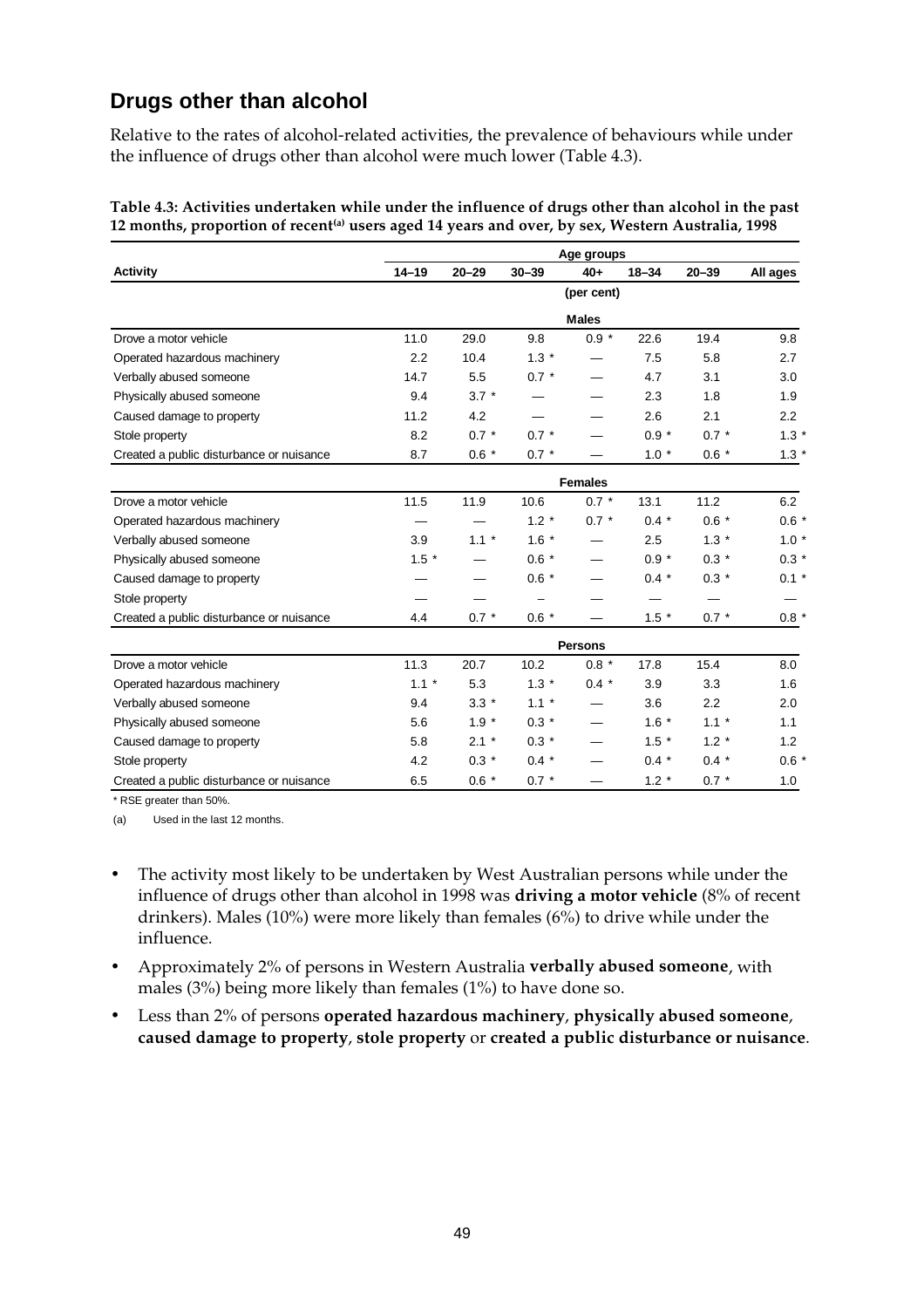# **Victims of drug-related harm**

In 1998, Western Australians were more likely to be victims of alcohol-related incidents, than to be victims of incidents related to other drugs (Tables 4.4, 4.5, 4.6).

|                  |                |           |           | Age groups   |           |           |          |  |  |
|------------------|----------------|-----------|-----------|--------------|-----------|-----------|----------|--|--|
| <b>Activity</b>  | $14 - 19$      | $20 - 29$ | $30 - 39$ | $40+$        | $18 - 34$ | $20 - 39$ | All ages |  |  |
|                  |                |           |           | (per cent)   |           |           |          |  |  |
|                  |                |           |           | <b>Males</b> |           |           |          |  |  |
| Verbal abuse     | 40.0           | 76.0      | 51.3      | 33.2         | 63.9      | 61.9      | 45.7     |  |  |
| Physical abuse   | 10.0           | 15.4      | 14.9      | $2.2 *$      | 16.7      | 15.1      | 8.5      |  |  |
| Put in fear      | 35.9           | 23.9      | 25.4      | 15.5         | 27.6      | 24.8      | 21.8     |  |  |
| Property damaged | 7.2            | 25.0      | 20.7      | 17.9         | 23.7      | 22.5      | 18.5     |  |  |
| Property stolen  | 6.3            | 19.1      | 7.8       | 5.5          | 14.9      | 12.7      | 8.6      |  |  |
|                  | <b>Females</b> |           |           |              |           |           |          |  |  |
| Verbal abuse     | 44.7           | 49.3      | 35.7      | 23.4         | 44.8      | 42.1      | 33.7     |  |  |
| Physical abuse   | 9.8            | 8.9       | 5.7       | 3.9          | 8.1       | 7.2       | 6.0      |  |  |
| Put in fear      | 38.6           | 41.9      | 31.2      | 15.9         | 38.7      | 36.2      | 27.0     |  |  |
| Property damaged | 17.3           | 19.9      | 6.6       | 5.8          | 17.5      | 12.8      | 10.1     |  |  |
| Property stolen  | 7.0            | 5.6       | 6.0       | 6.3          | 6.4       | 5.8       | 6.2      |  |  |
|                  | <b>Persons</b> |           |           |              |           |           |          |  |  |
| Verbal abuse     | 42.1           | 61.8      | 43.6      | 28.3         | 54.0      | 51.8      | 39.7     |  |  |
| Physical abuse   | 9.9            | 12.0      | 10.3      | 3.1          | 12.3      | 11.1      | 7.2      |  |  |
| Put in fear      | 37.1           | 33.4      | 28.3      | 15.7         | 33.3      | 30.6      | 24.4     |  |  |
| Property damaged | 11.9           | 22.3      | 13.7      | 11.9         | 20.6      | 17.6      | 14.3     |  |  |
| Property stolen  | 6.7            | 12.0      | 6.9       | 5.9          | 10.6      | 9.2       | 7.4      |  |  |

#### **Table 4.4: Victims of alcohol-related incidents, proportion of the population aged 14 years and over, by sex, Western Australia, 1995**

\* RSE greater than 50%.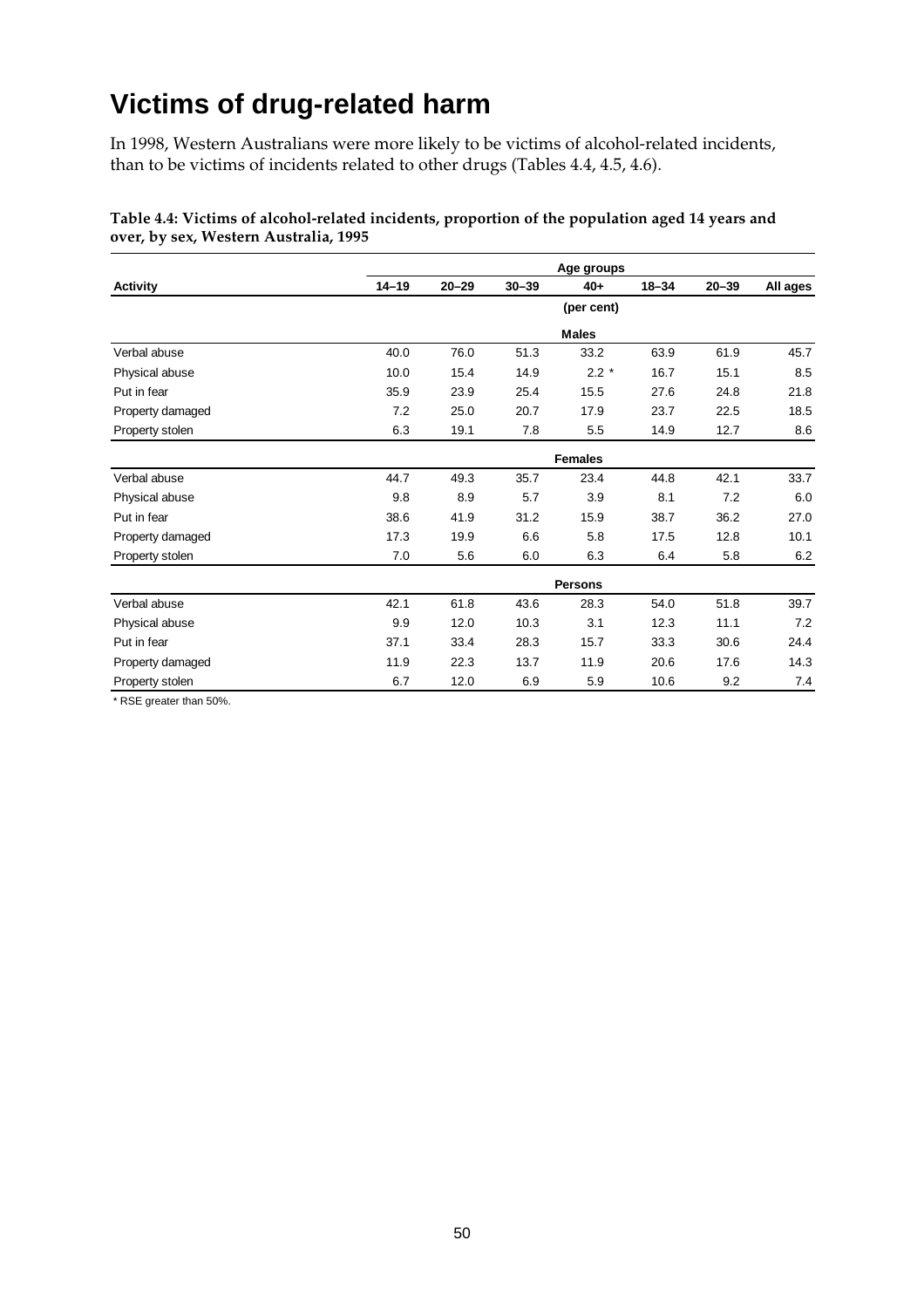|                  |                |           |           | Age groups   |           |           |          |  |  |  |  |  |  |
|------------------|----------------|-----------|-----------|--------------|-----------|-----------|----------|--|--|--|--|--|--|
| <b>Activity</b>  | $14 - 19$      | $20 - 29$ | $30 - 39$ | 40+          | $18 - 34$ | $20 - 39$ | All ages |  |  |  |  |  |  |
|                  |                |           |           | (per cent)   |           |           |          |  |  |  |  |  |  |
|                  |                |           |           | <b>Males</b> |           |           |          |  |  |  |  |  |  |
| Verbal abuse     | 23.7           | 58.8      | 46.4      | 22.2         | 57.8      | 52.6      | 35.4     |  |  |  |  |  |  |
| Physical abuse   | 12.2           | 25.4      | 6.3       | 3.8          | 21.6      | 15.9      | 10.1     |  |  |  |  |  |  |
| Put in fear      | 15.0           | 21.1      | 23.5      | 6.2          | 22.3      | 22.3      | 14.3     |  |  |  |  |  |  |
| Property damaged | 7.9            | 21.1      | 10.4      | 5.8          | 19.9      | 15.7      | 10.4     |  |  |  |  |  |  |
| Property stolen  | 3.5            | $3.4 *$   | 6.0       | $2.2*$       | 4.2       | 4.7       | 3.4      |  |  |  |  |  |  |
|                  | <b>Females</b> |           |           |              |           |           |          |  |  |  |  |  |  |
| Verbal abuse     | 36.5           | 48.2      | 21.7      | 13.7         | 38.9      | 34.8      | 24.9     |  |  |  |  |  |  |
| Physical abuse   | 11.1           | 4.5       | 3.9       | $0.9 *$      | 6.6       | 4.2       | 3.4      |  |  |  |  |  |  |
| Put in fear      | 25.6           | 23.5      | 22.5      | 8.7          | 24.0      | 23.0      | 16.5     |  |  |  |  |  |  |
| Property damaged | 20.8           | 9.7       | 9.2       | $1.5*$       | 12.5      | 9.4       | 7.1      |  |  |  |  |  |  |
| Property stolen  | 4.3            | 6.0       | 5.0       | $1.5*$       | 5.0       | 5.5       | 3.5      |  |  |  |  |  |  |
|                  | <b>Persons</b> |           |           |              |           |           |          |  |  |  |  |  |  |
| Verbal abuse     | 30.0           | 53.6      | 34.1      | 17.8         | 48.2      | 43.8      | 30.1     |  |  |  |  |  |  |
| Physical abuse   | 11.7           | 15.3      | 5.1       | $2.3*$       | 14.1      | 10.2      | 6.8      |  |  |  |  |  |  |
| Put in fear      | 20.4           | 22.3      | 23.0      | 7.5          | 23.2      | 22.7      | 15.4     |  |  |  |  |  |  |
| Property damaged | 14.4           | 15.5      | 9.8       | 3.6          | 16.2      | 12.6      | 8.7      |  |  |  |  |  |  |
| Property stolen  | 3.9            | 4.6       | 5.5       | $1.9 *$      | 4.6       | 5.1       | 3.5      |  |  |  |  |  |  |

**Table 4.5: Victims of alcohol-related incidents, proportion of the population aged 14 years and over, by sex, Western Australia, 1998**

\* RSE greater than 50%.

#### **Alcohol-related incidents**

- Between 1995 and 1998, the proportion of persons in Western Australia aged 14 years or older who were victims of alcohol-related **verbal abuse** decreased from 40% in 1995 to 30% in 1998. Males (46%) were more likely than females (34%) to be victims of alcoholrelated verbal abuse in 1995.
- The proportion subjected to alcohol-related **physical abuse** remained relatively stable at around 7%. Males (10%) were more likely than females (3%) to be victims of alcoholrelated physical abuse in 1998.
- The likelihood of **being put in fear** decreased from 24% in 1995 to 15% in 1998.
- The likelihood of having **property stolen** or **damaged** both decreased between 1995 and 1998.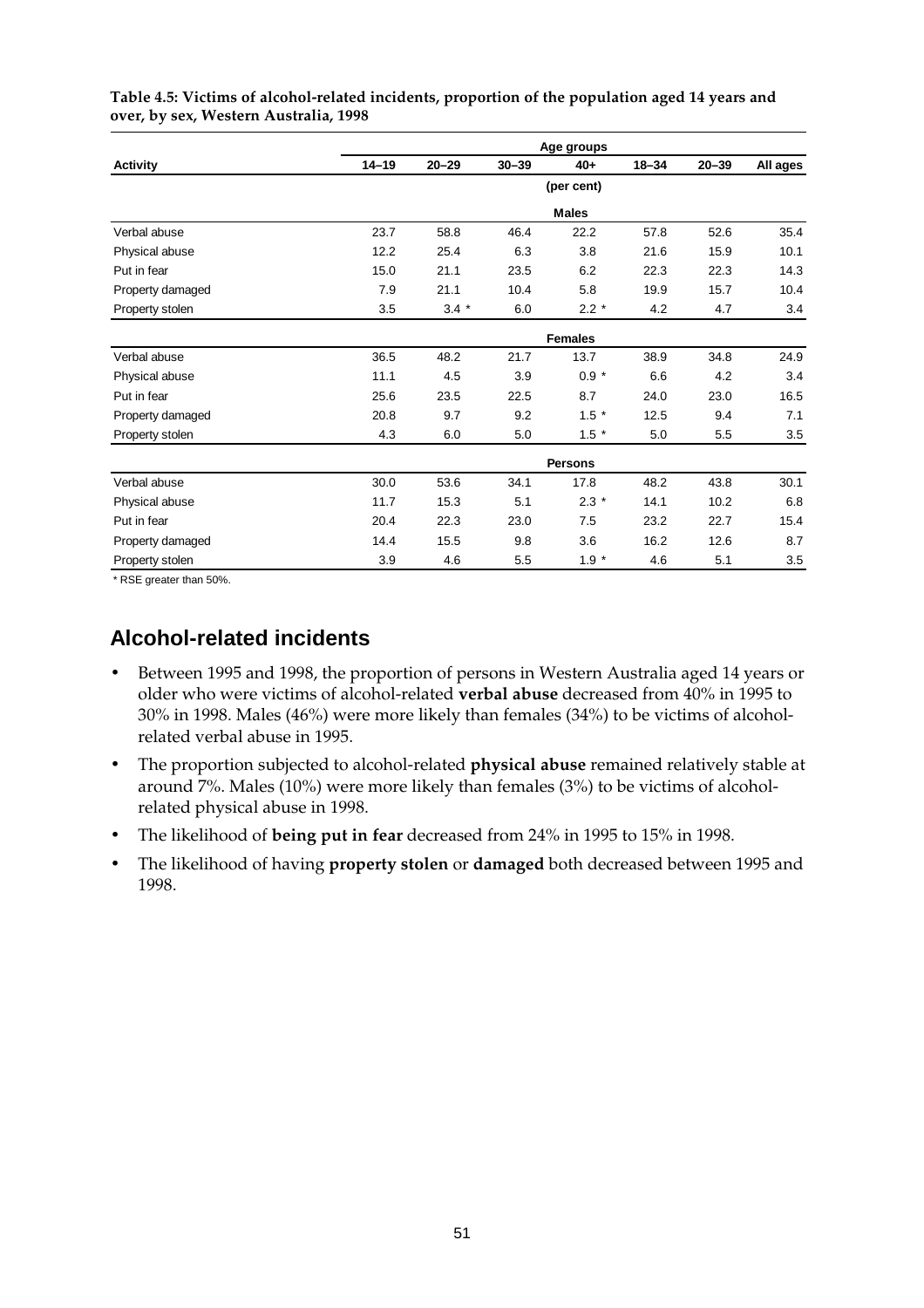#### **Victims of incidents related to drugs other than alcohol**

In 1998, slightly more than one in 10 (12%) West Australians aged 14 years or over were victims of verbal abuse from a person affected by drugs other than alcohol (Table 4.6).

|                  |                |                |           | Age groups   |           |           |          |  |  |  |  |  |  |
|------------------|----------------|----------------|-----------|--------------|-----------|-----------|----------|--|--|--|--|--|--|
| <b>Activity</b>  | $14 - 19$      | $20 - 29$      | $30 - 39$ | $40+$        | $18 - 34$ | $20 - 39$ | All ages |  |  |  |  |  |  |
|                  |                |                |           | (per cent)   |           |           |          |  |  |  |  |  |  |
|                  |                |                |           | <b>Males</b> |           |           |          |  |  |  |  |  |  |
| Verbal abuse     | 10.8           | 26.4           | 10.5      | 10.1         | 21.3      | 17.9      | 13.5     |  |  |  |  |  |  |
| Physical abuse   | 2.5            | 8.3            | 4.0       | $2.8*$       | 7.9       | 6.2       | 4.3      |  |  |  |  |  |  |
| Put in fear      | 6.9            | 12.8           | 13.6      | 11.7         | 11.5      | 13.2      | 11.8     |  |  |  |  |  |  |
| Property damaged | 5.3            | 8.4            | 3.1       | 4.6          | 7.3       | 5.8       | 5.2      |  |  |  |  |  |  |
| Property stolen  | 5.2            | 5.3            | 6.1       | 3.2          | 6.5       | 5.7       | 4.6      |  |  |  |  |  |  |
|                  | <b>Females</b> |                |           |              |           |           |          |  |  |  |  |  |  |
| Verbal abuse     | 9.8            | 22.4           | 7.8       | 6.8          | 16.1      | 15.0      | 10.5     |  |  |  |  |  |  |
| Physical abuse   |                | $3.0*$         | $0.6 *$   |              | 2.1       | $1.8 *$   | 0.7      |  |  |  |  |  |  |
| Put in fear      | 9.4            | 19.7           | 11.1      | 3.2          | 13.8      | 15.3      | 9.0      |  |  |  |  |  |  |
| Property damaged | 4.4            | 10.4           | 3.3       | $1.0*$       | 7.5       | 6.8       | 3.8      |  |  |  |  |  |  |
| Property stolen  |                | $2.6*$         | 4.2       | $2.5*$       | 2.3       | 3.4       | 2.6      |  |  |  |  |  |  |
|                  |                | <b>Persons</b> |           |              |           |           |          |  |  |  |  |  |  |
| Verbal abuse     | 10.3           | 24.3           | 9.2       | 8.4          | 18.5      | 16.4      | 12.0     |  |  |  |  |  |  |
| Physical abuse   | $1.2 *$        | 5.8            | 2.3       | $1.3*$       | 5.0       | 4.0       | 2.5      |  |  |  |  |  |  |
| Put in fear      | 8.2            | 16.2           | 12.3      | 7.2          | 12.7      | 14.2      | 10.4     |  |  |  |  |  |  |
| Property damaged | 4.8            | 9.4            | 3.2       | $2.7 *$      | 7.4       | 6.3       | 4.5      |  |  |  |  |  |  |
| Property stolen  | 2.6            | $4.0*$         | 5.2       | $2.9 *$      | 4.4       | 4.6       | 3.6      |  |  |  |  |  |  |

**Table 4.6: Victims of incidents related to drugs other than alcohol, proportion of the population aged 14 years and over, by sex, Western Australia, 1998**

\* RSE greater than 50%.

- Approximately 10% of persons in Western Australia in 1998 were **put in fear** in an incident related to drugs other than alcohol.
- Rates of **physical abuse** (3%) and **property damage** (5%) were half the corresponding alcohol-related incidents.
- Approximately the same proportion of persons reported **property theft** resulting from drugs other than alcohol as for alcohol (4%).